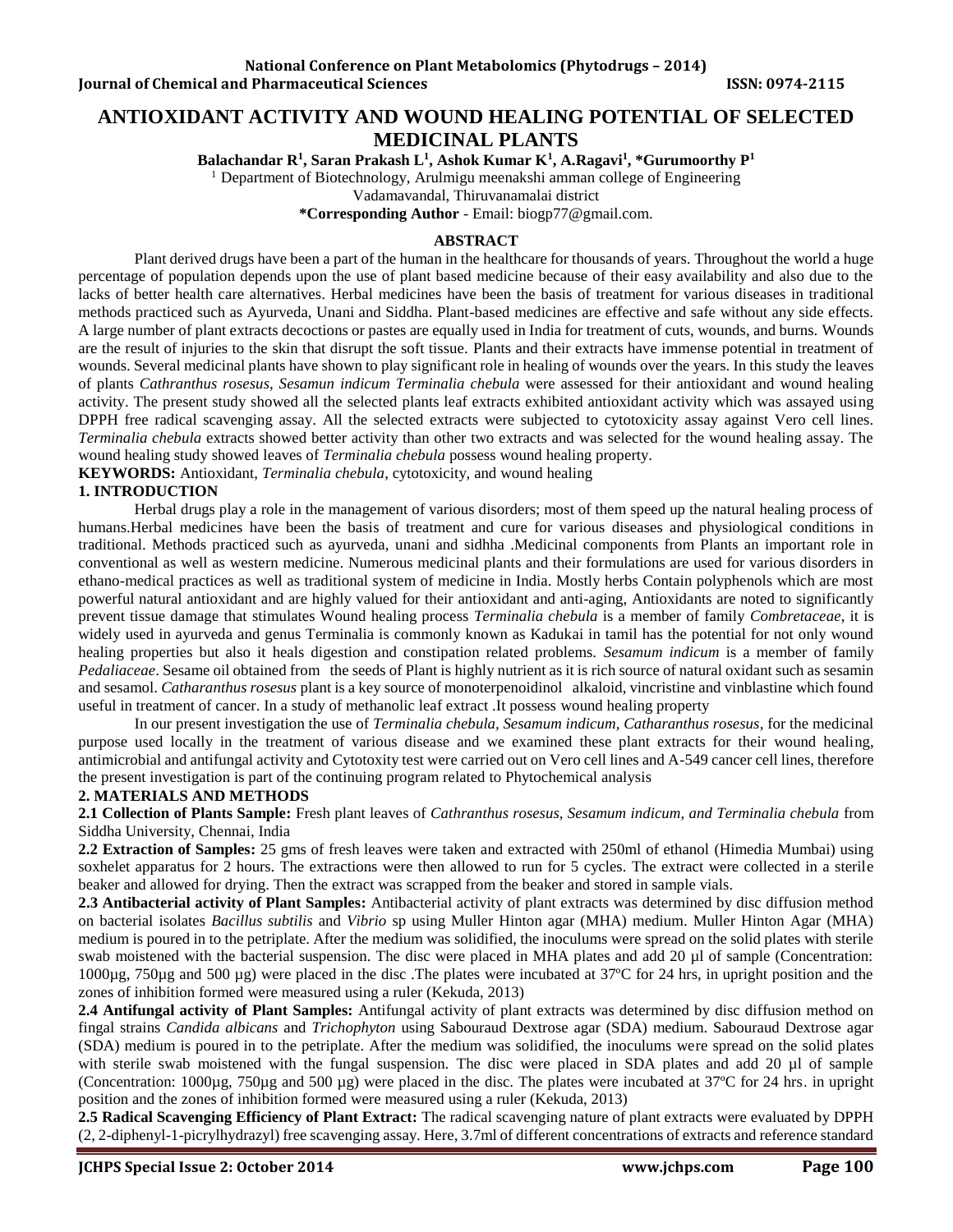### **National Conference on Plant Metabolomics (Phytodrugs – 2014) Iournal of Chemical and Pharmaceutical Sciences ISSN: 0974-2115**

ascorbic acid (6.25-100 μg/ml of methanol) was mixed with 3.7ml of DPPH solution in clean and labeled tubes. The tubes were incubated for 30 minutes at room temperature at room temperatures in dark. The absorbance was measured at 517nm using UV-Spectrophotometer. The radical scavenging activity of each concentration of extracts was calculated using the formula scavenging activity (%) =  $[(A-B)/A]^*100$ , where A is the absorbance of DPPH and B is the absorbance of DPPH (Kekuda, 2013) **2.6 Procedure for (3-(4,5-dimethyl-2-thiazolyl)-2,5-diphenyl-tetrazoliumbromide) MTT assay:** The Cytotoxicity of samples on VERO cells was determined by the MTT assay (Mosmann T.R, 1983). Cells  $(1 \times 105/\text{well})$  were plated in 100 µl of medium/well in 96-well plates. After 48 hours incubation the cell reaches theconfluence. Then, cells were incubated in the presence of various concentrations of the samples (*Cathranthus rosesus, Sesamum indicum, and Terminalia chebula* leaf extract) in 0.1% DMSO for 48h at 37°C. After removal of the sample solution and washing with phosphate buffered saline (pH 7.4), 20μl/well (5mg/ml) of 0.5% 3-(4,5-dimethyl-2-thiazolyl)-2,5-diphenyl-tetrazolium bromide cells(MTT) phosphate- buffered saline solution was added. After 4hrs incubation, 0.04M HCl/ isopropanol were added. Viable cells were determined by the absorbance at 570nm with reference at 655nm.Measurements were carried out in triplicate, and the IC50 was determined graphically. The absorbance were measured with a microplate reader (Bio-Rad, Richmond, CA), using wells without sample as blanks. All experiments were performed in triplicates

## **3. RESULTS**

**3.1 Antibacterial activity of selected plants:** Table 1 shows the results of antibacterial activity of selected plants against Gram positive bacteria *Bacillus subtilis* and Gram negative bacteria *Vibrio spp*, for antibacterial activity. **Table 1 Shows the Antibacterial activity of selected plants**

|                          | Table I Shows the Antibacterial activity of selected plants |                                                |                 |                                         |                 |     |                                      |                 |                 |
|--------------------------|-------------------------------------------------------------|------------------------------------------------|-----------------|-----------------------------------------|-----------------|-----|--------------------------------------|-----------------|-----------------|
| <b>Organism</b>          | Zone of Inhibition in (mm)                                  |                                                |                 |                                         |                 |     |                                      |                 |                 |
|                          |                                                             | <b>Cathranthus roseus</b><br>$(Conc \mu g/ml)$ |                 | Terminalia chebula<br>$(Conc \mu g/ml)$ |                 |     | Sesamum indicum<br>$(Conc \mu g/ml)$ |                 |                 |
|                          | 1000                                                        | 750                                            | 500             | 1000                                    | 750             | 500 | 1000                                 | 750             | 500             |
| <b>Bacillus subtilis</b> | 10mm                                                        | $7 \text{mm}$                                  | 5mm             | 8mm                                     | 5mm             | 4mm | 9 <sub>mm</sub>                      | 6 <sub>mm</sub> | 5 <sub>mm</sub> |
| Vibrio spp               | 15mm                                                        | 4mm                                            | 8 <sub>mm</sub> | 10mm                                    | 6 <sub>mm</sub> | 4mm | 10 <sub>mm</sub>                     | 4mm             | 5mm             |
| <b>DMSO</b>              |                                                             |                                                |                 |                                         |                 |     |                                      |                 |                 |

**3.2 Antifungal activity of selected plants:** Table 2 shows the results of antifungal activity against *Candida Spp* and *Trichophyton* No inhibitory activity was observed in case of DMSO.

| Table 2 shows the Antifungal activity of selected plants |                                                                    |                   |                   |      |     |                   |                 |     |     |
|----------------------------------------------------------|--------------------------------------------------------------------|-------------------|-------------------|------|-----|-------------------|-----------------|-----|-----|
| <b>Organism</b>                                          | <b>Zone of Inhibition in (mm)</b>                                  |                   |                   |      |     |                   |                 |     |     |
|                                                          | Terminalia chebula<br><b>Cathranthus roseus</b><br>Sesamum indicum |                   |                   |      |     |                   |                 |     |     |
|                                                          |                                                                    | $(Conc \mu g/ml)$ | $(Conc \mu g/ml)$ |      |     | $(Conc \mu g/ml)$ |                 |     |     |
|                                                          | 1000                                                               | 750               | 500               | 1000 | 750 | 500               | 1000            | 750 | 500 |
| <b>Candida Spp</b>                                       | 3mm                                                                | 2mm               | 5mm               | 4mm  | 3mm | 2mm               | 5 <sub>mm</sub> | 4mm | 2mm |
| <b>Trichophyton</b>                                      | 5mm                                                                | 3mm               | 4mm               | 3mm  | 4mm | 2mm               | 4mm             | 3mm | 2mm |
| <b>DMSO</b>                                              |                                                                    |                   |                   |      |     |                   |                 |     |     |

**3.3 Radical scavenging test Efficiency of extracts of selected plants:** The results of DPPH radical scavenging activity of all extracts are shown in the Figure 1 highest radical activity was shown in *Terminalia chebula* and least radical activity was shown in *Cathranthus roseus.*



## **Figure 1 Shows the Radical scavenging test Efficiency of extracts of selected plants**

**3.4 Wound healing assay:** The wound healing assay, was conducted using MTT assay on VERO cell line and the results for VERO cell line IC50 values showed highest activity in*Terminalia chebula*, *Cathranthus roseus* and *Sesamum indicum* was found to be 50.9, 49.2, 49.20 µg/ml respectively and Vero cell line IC50 values showed highest activity in *Terminalia chebula*, *Cathranthus roseus* and *Sesamum indicum*52.54, 50.8, 49.15 µg/ml respectively in Table 3, (Figure 2) picture's showed the wound healing process on VERO cell lines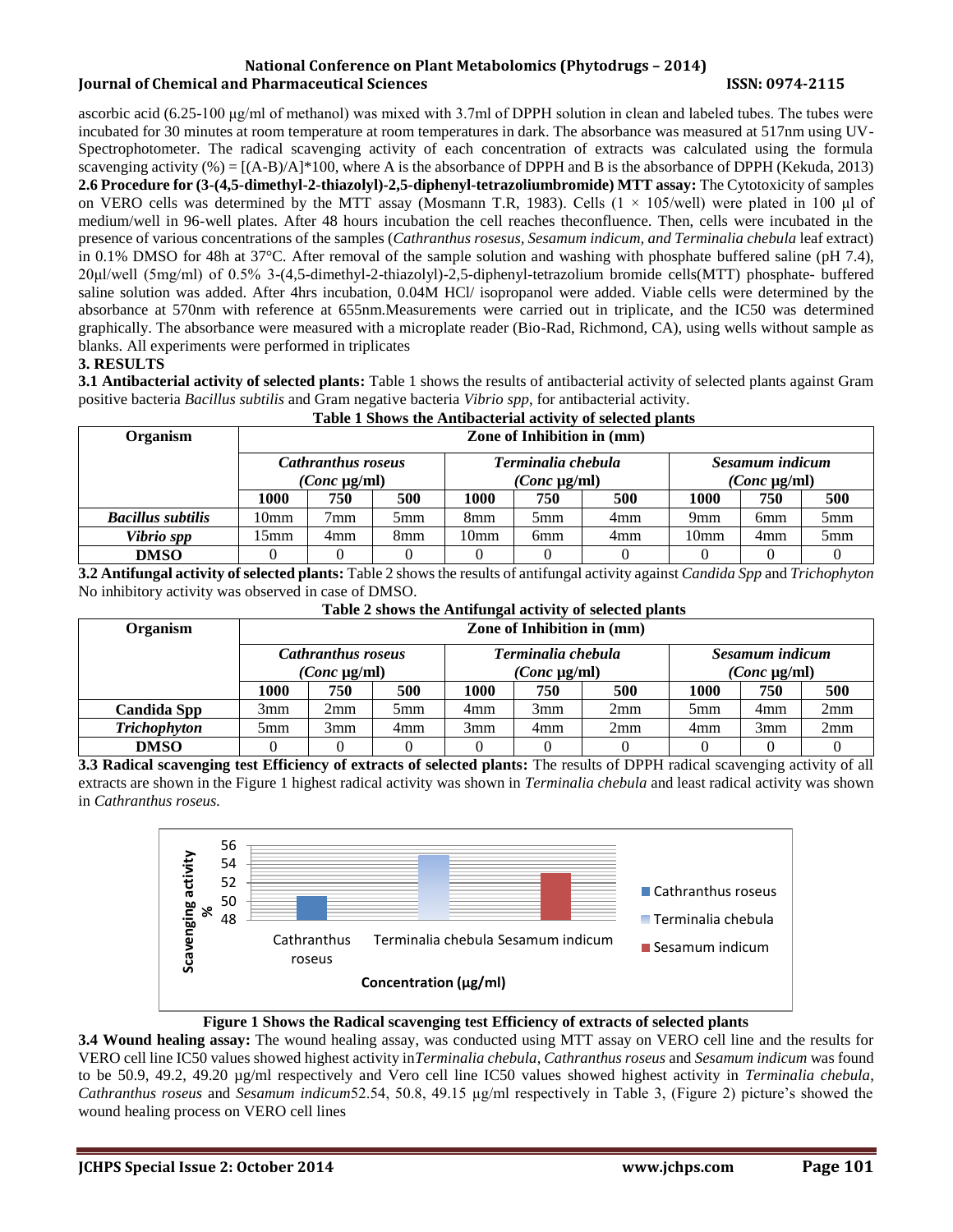#### **National Conference on Plant Metabolomics (Phytodrugs – 2014) Iournal of Chemical and Pharmaceutical Sciences ISSN: 0974-2115**

| $\sim$ , and $\sim$ , $\sim$ , $\sim$ , $\sim$ , $\sim$ , $\sim$ , $\sim$ , $\sim$ , $\sim$ , $\sim$ , $\sim$ , $\sim$ , $\sim$ , $\sim$ , $\sim$ , $\sim$ , $\sim$ , $\sim$ , $\sim$ , $\sim$ , $\sim$ , $\sim$ , $\sim$ , $\sim$ , $\sim$ , $\sim$ , $\sim$ , $\sim$ , $\sim$ , $\sim$ , |                      |                  |                   |                       |  |  |  |  |  |
|--------------------------------------------------------------------------------------------------------------------------------------------------------------------------------------------------------------------------------------------------------------------------------------------|----------------------|------------------|-------------------|-----------------------|--|--|--|--|--|
| S.No                                                                                                                                                                                                                                                                                       | <b>Concentration</b> | <b>Dilutions</b> | <b>Absorbance</b> | <b>Cell viability</b> |  |  |  |  |  |
|                                                                                                                                                                                                                                                                                            | $(\mu g/ml)$         |                  | (O.D)             | (%)                   |  |  |  |  |  |
|                                                                                                                                                                                                                                                                                            | 1000                 | Neat             | 0.18              | 28.57                 |  |  |  |  |  |
|                                                                                                                                                                                                                                                                                            | 500                  | 1:1              | 0.24              | 38.09                 |  |  |  |  |  |
|                                                                                                                                                                                                                                                                                            | 250                  | 1:2              | 0.31              | 49.20                 |  |  |  |  |  |
|                                                                                                                                                                                                                                                                                            | 125                  | 1:4              | 0.36              | 57.14                 |  |  |  |  |  |
|                                                                                                                                                                                                                                                                                            | 62.5                 | 1:8              | 0.39              | 61.90                 |  |  |  |  |  |
|                                                                                                                                                                                                                                                                                            | 31.2                 | 1:16             | 0.42              | 66.66                 |  |  |  |  |  |
| −                                                                                                                                                                                                                                                                                          | 15.6                 | 1:32             | 0.45              | 71.42                 |  |  |  |  |  |
| 8                                                                                                                                                                                                                                                                                          | 7.8                  | 1:64             | 0.48              | 76.19                 |  |  |  |  |  |
| 9                                                                                                                                                                                                                                                                                          | Cell control         |                  | 0.63              | 100                   |  |  |  |  |  |

**Table 3 Cytotoxity effect of Sample** *T.Chebula* **on VERO cell line**



**Figure 2 Shows the Wound healing properties on VERO cell lines**

A. Wound created on VERO Cell line at 0 Hrs; B - after 4 hrs; C - Wound healed by sample after 8 hrs **4. DISCUSSION**

*T.chebula*is a significant medicinal plants found in Indian traditional medicine. The dried leafs were extracted with ethanol and were recovered using soxhelet apparatus and the plant extracts showed a wide variety of antibacterial activity against gram positive and gram negative bacteria strains showed diverse patterns of inhibition (Table 2), this was supported by an earlier study on an alcoholic extract that exhibited greater activity than the aqueous and hexane extracts against bacteria, with no cellular toxicity (Ahmad, 1998)and antifungal activity also showed a wide spectrum against fungal strains (Table 3). The *T.chebula* methanolic extract was evaluated using scavenging assay, reducing power and total antioxidant capacity shown in figure 1. The Cytotoxity studies on VERO cell lines using MTT assay showed broad spectrum of wound healing properties of *T.chebula*, in the MTT assay test it showed cell viability of 49.20%.Our study come in line with that of (Ramasamy, 2012) which showed the wound healing property of *T.chebula* plant on wound excised rabbits. This proved the theory that T.chebula has effective wound healing property due to the presence of high tannin content which is responsible for the wound contraction and ephithelization hence it can be inferred that the MTT studies on VERO cell lines showed greater effective wound healing process. **REFERENCES**

Aebi, H. Catalase. In: Bergmeyer, H.U. (Ed.), Methods in Enzymatic Analysis, vol. 3. Academic PressInc., New York, pp.(1974) 673–686.

Aliyeva, E., Umur, S., Zafer, E. and Acigoz, G. The effect of polylactide membranes on the levels of reactive oxygen species in periodontal flaps during wound healing. Biomaterials 25:(2004)4633–4637

Baboir, B. M. Oxygen dependent microbial killing by phagocytes (first of two parts). New England J.Med. 29:(1978)629–668 Banerjee, R.D. and Sen, S. P. Antibiotic activity of Bryophytes. The Bryologist 82:(1978) 141–153

Basile, A., Giordano, S., Lopez-Saez, J.A. and Cobianch, C. Antibacterial activity of pure flavonoids isolated from mosses. Phytochem. 52: (1999)1479–1482.

Chatterjee, T.K. and Chakravorty, A. Wound healing properties of the new antibiotics (MT81) in mice.Indian Drugs 30:(1993)450–452.

Chattopadhyay, D., Arunachalam, G., Mandal, A. B., Sur, T. K., Mandal, S. C. and Bhattacharya, S. K.,.Antimicrobial and antiinflammatory activity of folklore: *Mellotuspeltatus*leaf extract. J.Ethnopharmacology. 82:(2002)229–237.

Griendling, K. K., NADPH oxidase: role in cardiovascular biology and diseases. Circulation Res. 86:(2000)494–501

Ielpo, M. T. L., Sole, P. D., Basile, A., Moscatiella, E. L., Costaldo, R., Cobianchi, C. and Vuotto, M. L.,. Antioxidant properties of *Lunulariacruciata*(Bryophyte) extract. Immunopharmacol. Immunotoxicol.20 :( 1998)555–556.

Kapil, A, Koul, I. and Suri, O. P.,.Antihepatotoxic effects of chlorogenic acid from *Anthocephaluscadamba*. Phytother. Res.9(3):(1995) 189-193.

Lowry, O.H., Rosebrough, N.J., Farr, A.L. and Randall, R. I.Protein determination using Folinciocalteaureagent. J. Biol. Chem. 193: (1951)438–448.